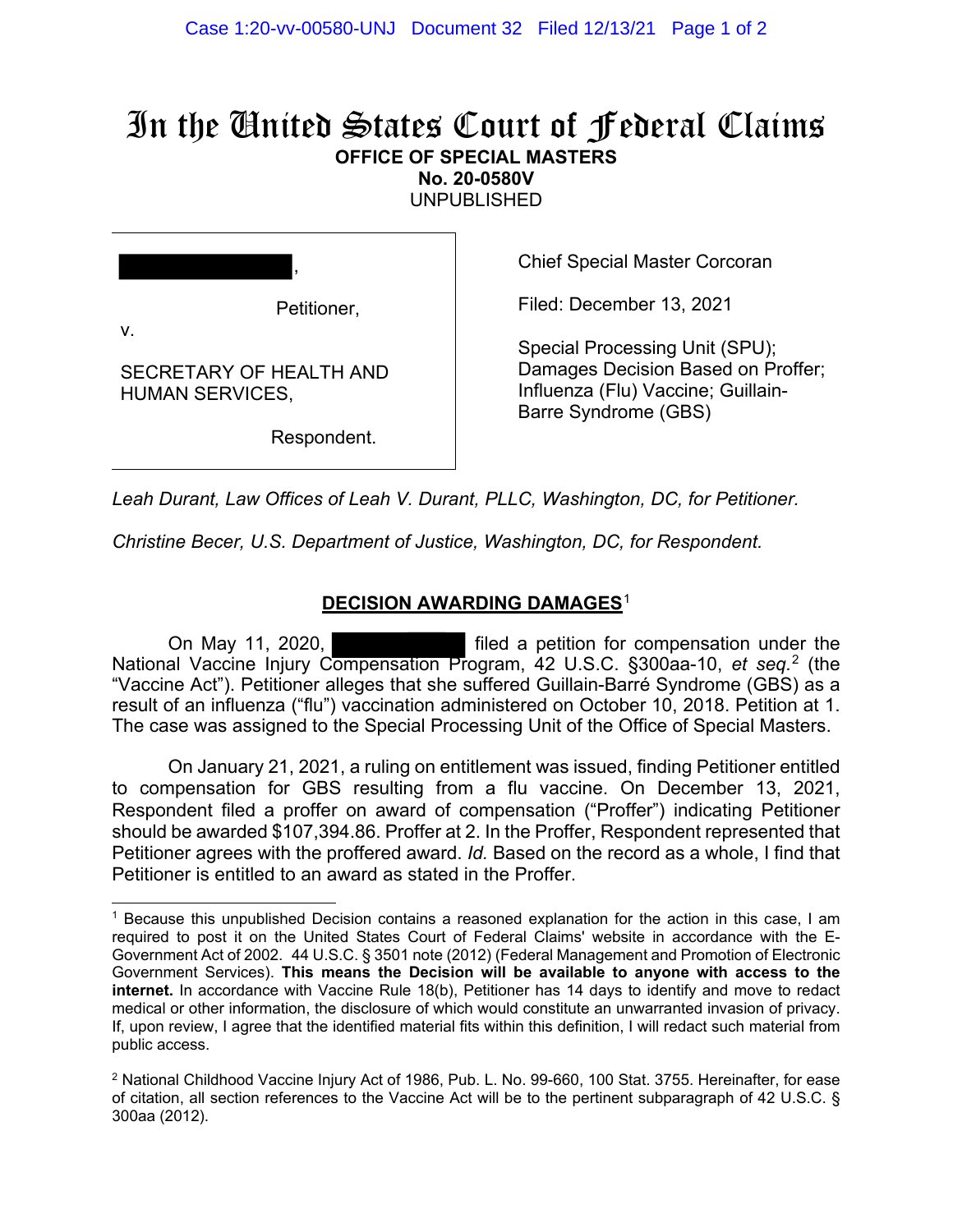Pursuant to the terms stated in the attached Proffer, **I award Petitioner a lump sum payment of \$107,394.86 in the form of a check payable to Petitioner.** This award is comprised of: (1) \$100,000.00 in pain and suffering and (2) \$7,394.86 in past unreimbursable expenses. Proffer at 2.

These amounts represent compensation for all damages that would be available under Section 15(a).

The clerk of the court is directed to enter judgment in accordance with this decision.<sup>3</sup>

**IT IS SO ORDERED.**

**s/Brian H. Corcoran** Brian H. Corcoran Chief Special Master

<sup>&</sup>lt;sup>3</sup> Pursuant to Vaccine Rule 11(a), entry of judgment can be expedited by the parties' joint filing of notice renouncing the right to seek review.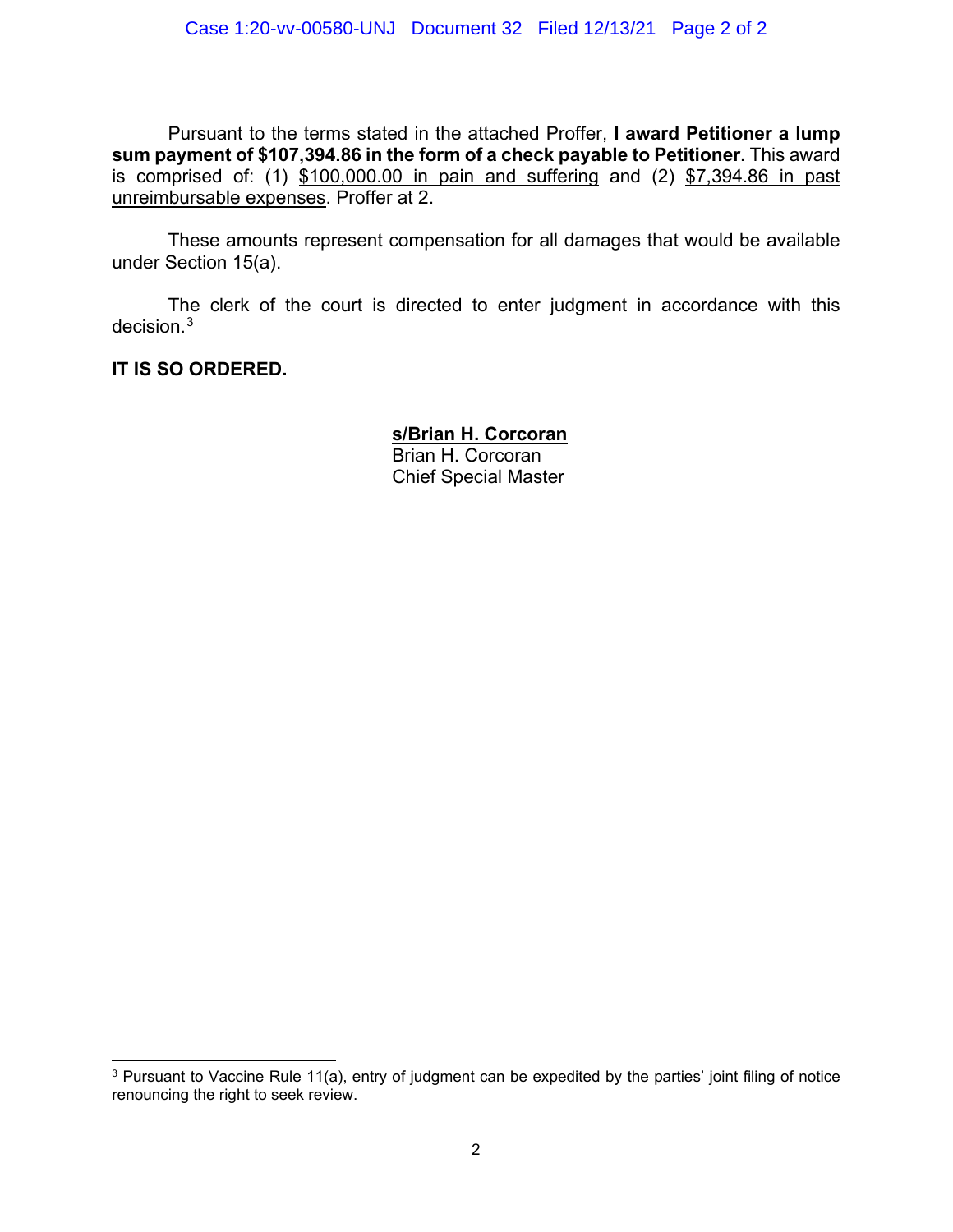## **IN THE UNITED STATES COURT OF FEDERAL CLAIMS OFFICE OF SPECIAL MASTERS**

| ,                              |            |
|--------------------------------|------------|
| Petitioner,                    |            |
|                                | No.        |
| V.                             | Chie       |
|                                | <b>ECF</b> |
| <b>SECRETARY OF HEALTH AND</b> |            |
| HUMAN SERVICES,                |            |
| Respondent.                    |            |

 $\_$ 

 ) No. 20-580V Chief Special Master Corcoran

## **PROFFER ON AWARD OF COMPENSATION1**

# **I. Procedural History**

 $\overline{a}$ 

On May 11, 2020, ("petitioner"), filed a petition seeking compensation under the National Childhood Vaccine Injury Act of 1986, 42 U.S.C. §§ 300aa-1 to -34, as amended ("Vaccine Act" or "Act"), for an injury petitioner allegedly sustained as a result of an influenza ("flu") vaccination administered on October 10, 2018. *See* Petition. On January 20, 2021, respondent filed his Vaccine Rule 4(c) report, concluding that petitioner suffered GBS as defined by the Vaccine Injury Table, within the Table timeframe. *See* ECF No. 18. On January 21, 2021, Chief Special Master Corcoran issued a ruling on entitlement, finding that petitioner was entitled to compensation for a GBS Table injury. *See* ECF No. 19.

<sup>&</sup>lt;sup>1</sup> This Proffer does not include attorneys' fees and costs, which the parties intend to address after the Damages Decision is issued.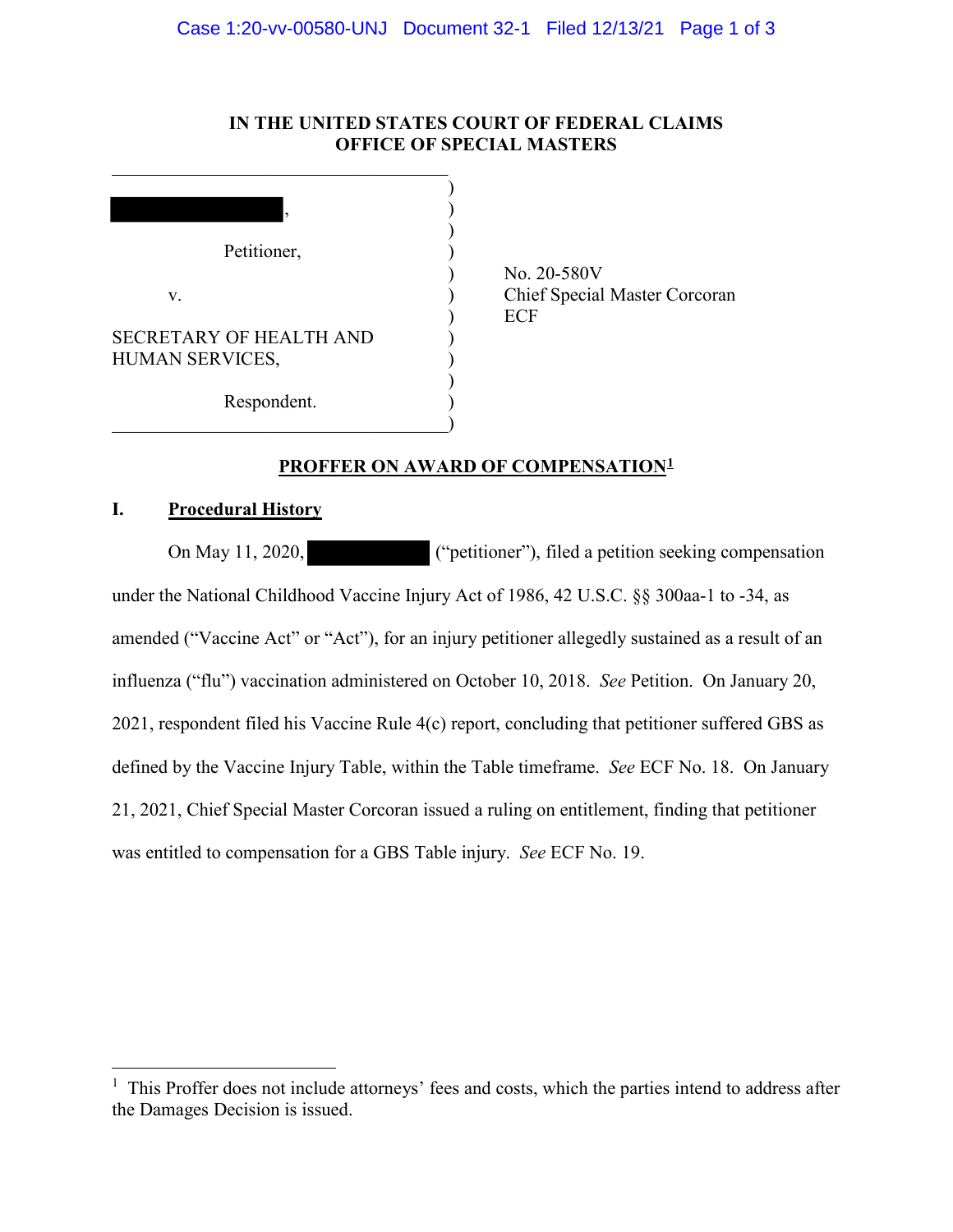#### **II. Items of Compensation**

#### A. Pain and Suffering

Respondent proffers that petitioner should be awarded \$100,000.00 in pain and suffering. *See* 42 U.S.C. § 300aa-15(a)(4). Petitioner agrees.

## B. Past Unreimbursable Expenses

Evidence supplied by petitioner documents that she incurred past unreimbursable expenses related to her vaccine-related injury. Respondent proffers that petitioner should be awarded past unreimbursable expenses of \$7,394.86. *See* 42 U.S.C. § 300aa-15(a)(1)(B). Petitioner agrees.

The above amounts represent all elements of compensation to which petitioner would be entitled under 42 U.S.C. § 300aa-15(a). Petitioner agrees.

## **III. Form of the Award**

Petitioner is a competent adult. Evidence of guardianship is not required in this case. Respondent recommends that the compensation provided to petitioner should be made through a lump sum payment as described below and requests that the Chief Special Master's decision and the Court's judgment award the following<sup>2</sup>: a lump sum payment of \$107,394.86, in the form of a check payable to petitioner.

## **IV. Summary of Recommended Payments Following Judgment**

Lump sum payable to petitioner, : **\$107,394.86** 

 <sup>2</sup>  $<sup>2</sup>$  Should petitioner die prior to entry of judgment, the parties reserve the right to move the</sup> Court for appropriate relief. In particular, respondent would oppose any award for future pain and suffering.